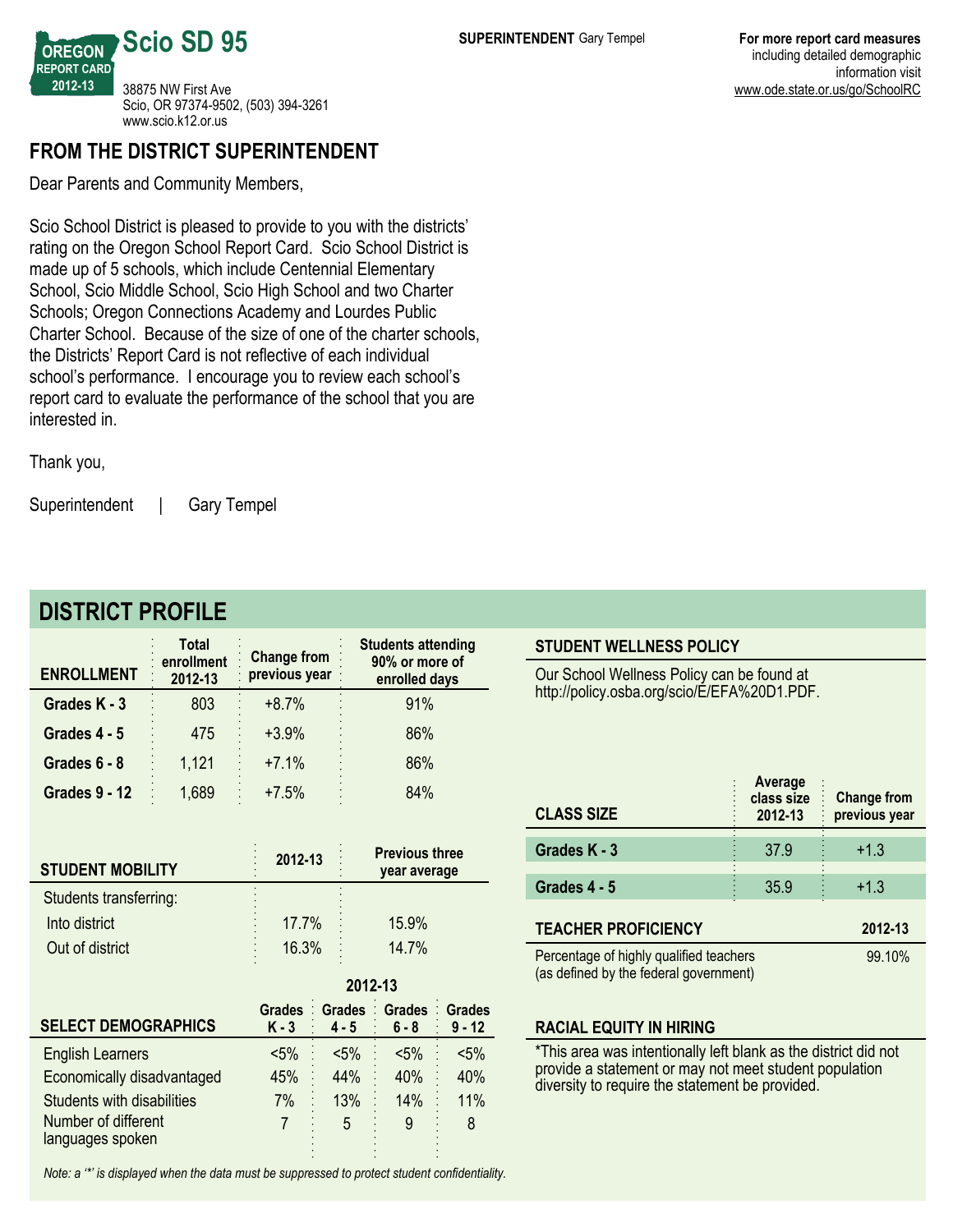

**DISTRICT PROFILE (CONTINUED)**



Native Hawaiian/Pacific Islander

Multi-Racial

White  $\sim$  61

*Note: a '\*' is displayed when the data must be suppressed to protect student confidentiality.*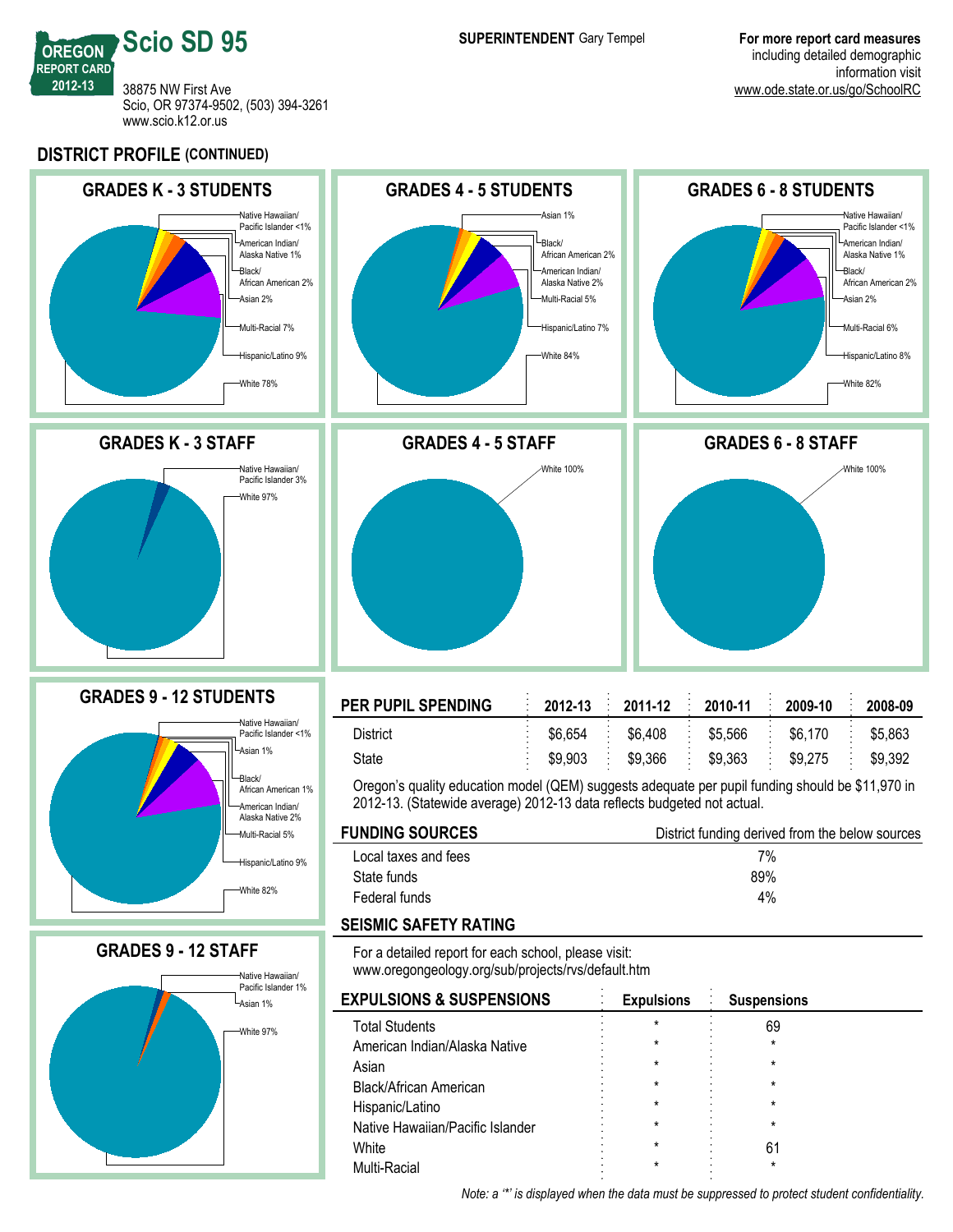**REPORT CARD** 38875 NW First Ave Scio, OR 97374-9502, (503) 394-3261 www.scio.k12.or.us

**Scio SD 95**

**OREGON**

**201213**

### **PROGRESS** ARE STUDENTS MAKING ADEQUATE GAINS OVER TIME?

|                                                                                                                          | Students in the district meeting or exceeding state standards on exams                                      |                                                                                              |                                                                 |                                                |  |  |  |  |  |
|--------------------------------------------------------------------------------------------------------------------------|-------------------------------------------------------------------------------------------------------------|----------------------------------------------------------------------------------------------|-----------------------------------------------------------------|------------------------------------------------|--|--|--|--|--|
|                                                                                                                          | Did at least 95% of students in this district take state exams?<br>$\overline{\mathsf{x}}$ Yes<br>$\Box$ No |                                                                                              |                                                                 |                                                |  |  |  |  |  |
| Participation rate criteria are in place to ensure schools test as many eligible students as possible<br><b>District</b> |                                                                                                             |                                                                                              |                                                                 |                                                |  |  |  |  |  |
| <b>DISTRICT</b><br><b>PERFORMANCE</b>                                                                                    |                                                                                                             | <b>District Performance (%)</b><br>2010-11<br>2011-12<br>2009-10                             | Oregon<br>Performance (%) Performance (%)<br>2012-13<br>2012-13 | <b>Like-District</b><br>Average (%)<br>2012-13 |  |  |  |  |  |
|                                                                                                                          | Reading                                                                                                     | Did not meet<br>Met                                                                          | Exceeded                                                        |                                                |  |  |  |  |  |
|                                                                                                                          | Students in grades 3 - 5                                                                                    | 37.5<br>39.3<br>33.7<br>85.4<br>73.0<br>85.4<br>46.2<br>39.3<br>47.9<br>14.6<br>14.6<br>27.0 | 31.1<br>28.5<br>70.5<br>71.0<br>39.4<br>42.4<br>29.0<br>29.5    | 34.0<br>77.2<br>43.2<br>22.8                   |  |  |  |  |  |
|                                                                                                                          | Students in grades 6 - 8                                                                                    | 31.0<br>32.3<br>22.9<br>86.6<br>84.6<br>77.4<br>53.6<br>54.3<br>54.4<br>13.4<br>22.6<br>15.4 | 26.8<br>20.8<br>76.0<br>69.1<br>48.3<br>49.2<br>30.9<br>24.0    | 25.1<br>75.5<br>50.5<br>24.5                   |  |  |  |  |  |
|                                                                                                                          | Students in grade 11                                                                                        | 20.7<br>25.8<br>17.3<br>91.0<br>89.9<br>84.4<br>67.1<br>70.3<br>64.2<br>15.6<br>9.0<br>10.1  | 26.5<br>21.2<br>86.6<br>85.7<br>64.5<br>60.1<br>13.4<br>14.3    | 25.1<br>86.5<br>61.4<br>13.5                   |  |  |  |  |  |
|                                                                                                                          |                                                                                                             | Note new cut scores in 2011-12.                                                              |                                                                 |                                                |  |  |  |  |  |
|                                                                                                                          | <b>Mathematics</b>                                                                                          | Did not meet<br>Met                                                                          | Exceeded                                                        |                                                |  |  |  |  |  |
|                                                                                                                          | Students in grades 3 - 5                                                                                    | 17.2<br>17.3<br>20.1<br>77.9<br>57.4<br>56.1<br>60.6<br>38.9<br>37.4<br>22.1<br>43.9<br>42.6 | 27.8<br>19.3<br>52.5<br>62.1<br>34.3<br>33.1<br>47.5<br>37.9    | 31.3<br>66.5<br>35.3<br>33.5                   |  |  |  |  |  |
|                                                                                                                          | Students in grades 6 - 8                                                                                    | 22.3<br>12.1<br>12.8<br>77.3<br>64.0<br>60.0<br>51.9<br>55.0<br>47.2<br>22.7<br>36.0<br>40.0 | 13.7<br>20.3<br>54.7<br>62.1<br>41.0<br>41.7<br>45.3<br>37.9    | 23.1<br>67.8<br>44.7<br>32.2                   |  |  |  |  |  |
|                                                                                                                          | Students in grade 11                                                                                        | 10.8<br>9.5<br>8.2<br>68.6<br>67.5<br>65.1<br>54.2<br>59.1<br>59.3<br>34.9<br>32.5<br>31.4   | 5.6<br>$7.5$<br>57.5<br>70.1<br>51.9<br>62.6<br>29.9<br>42.5    | 9.6<br>70.9<br>61.3<br>29.1                    |  |  |  |  |  |
|                                                                                                                          |                                                                                                             | Note new cut scores in 2010-11.                                                              |                                                                 |                                                |  |  |  |  |  |
|                                                                                                                          | Writing                                                                                                     | Did not meet<br>Met                                                                          | Exceeded                                                        |                                                |  |  |  |  |  |
|                                                                                                                          | Students in grade 11                                                                                        | 3.4<br>4.7<br>6.4<br>63.3<br>62.4<br>48.8<br>55.9<br>45.4<br>58.6<br>51.2<br>36.7<br>37.6    | 3.7<br>6.4<br>61.0<br>61.1<br>57.4<br>54.6<br>38.9<br>39.0      | 9.2<br>64.4<br>55.2<br>35.6                    |  |  |  |  |  |
|                                                                                                                          | Science                                                                                                     | Did not meet<br>Met                                                                          | Exceeded                                                        |                                                |  |  |  |  |  |
|                                                                                                                          | Students in grade 5                                                                                         | 34.2<br>33.5<br>35.8<br>85.8<br>83.9<br>80.7<br>52.4<br>49.7<br>44.8<br>16.1<br>14.2<br>19.3 | 29.1<br>16.0<br>73.1<br>68.1<br>52.1<br>44.0<br>31.9<br>26.9    | 17.7<br>72.2<br>54.5<br>27.8                   |  |  |  |  |  |
|                                                                                                                          | Students in grade 8                                                                                         | 20.1<br>80.7<br>28.2<br>19.1<br>86.7<br>75.3<br>60.6<br>58.5<br>56.2<br>19.3<br>13.3<br>24.7 | 14.8<br>13.5<br>68.4<br>67.1<br>53.6<br>53.6<br>31.6<br>32.9    | 17.3<br>73.2<br>55.9<br>26.8                   |  |  |  |  |  |
|                                                                                                                          | Students in grade 11                                                                                        | 25.0<br>20.9<br>19.7<br>73.2<br>74.7<br>74.1<br>49.1<br>52.3<br>55.0<br>25.9<br>26.8<br>25.3 | 10.6<br>13.4<br>65.6<br>64.2<br>55.0<br>50.8<br>34.4<br>35.8    | 16.6<br>67.4<br>50.8<br>32.6                   |  |  |  |  |  |
|                                                                                                                          |                                                                                                             | Note new cut scores in 2011-12.                                                              |                                                                 |                                                |  |  |  |  |  |

*Visit www.ode.state.or.us/go/data for additional state exam results. Note: a '\*' is displayed when data are unavailable or to protect*

*student confidentiality.*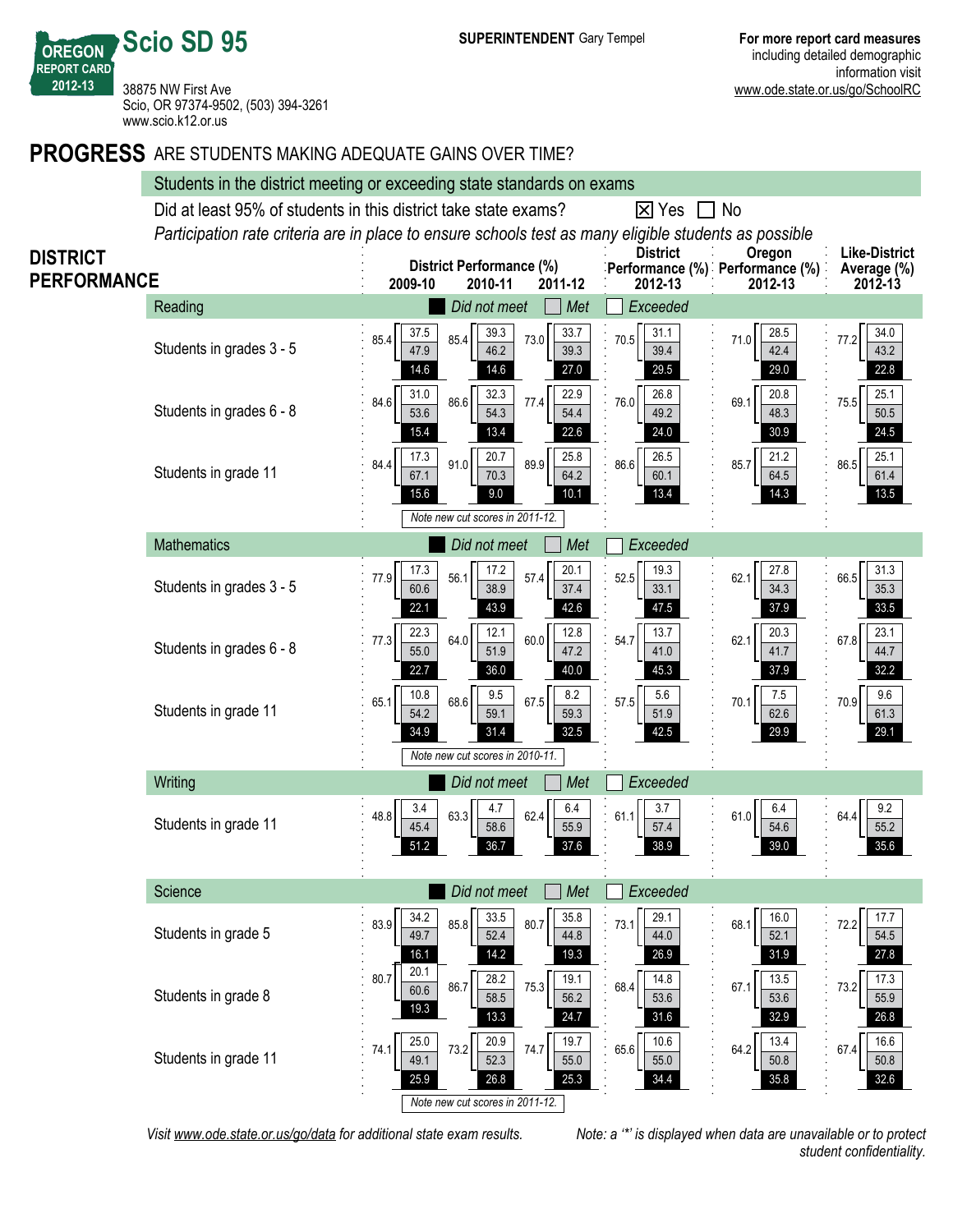| <b>SUPERINTENDENT</b> Gary Tempe |  |
|----------------------------------|--|
|----------------------------------|--|

information visit

www.ode.state.or.us/go/SchoolRC

38875 NW First Ave Scio, OR 97374-9502, (503) 394-3261 www.scio.k12.or.us

**Scio SD 95**

**OREGON REPORT CARD 201213**

| <b>OUTCOMES</b>                  | WHAT ARE STUDENTS ACHIEVING IN HIGH SCHOOL?                                                                                                      |           | <b>District</b><br>Performance (%) | 2009-10 2010-11 2011-12 | <b>District</b><br>Performance (%)<br>2012-13 | Oregon<br>Performance (%):<br>2012-13 | <b>Like-District</b><br>Average (%)<br>2012-13 |
|----------------------------------|--------------------------------------------------------------------------------------------------------------------------------------------------|-----------|------------------------------------|-------------------------|-----------------------------------------------|---------------------------------------|------------------------------------------------|
| <b>COLLEGE</b>                   | Students preparing for college and careers.                                                                                                      |           |                                    |                         |                                               |                                       |                                                |
| <b>AND</b>                       | Freshmen on track to graduate within 4 years                                                                                                     | $\ast$    | 55.0                               | 53.7                    | 61.8                                          | $^\ast$                               | $^\star$                                       |
| <b>CAREER</b>                    | Students taking SAT                                                                                                                              | 5.1       | 8.2                                | 5.9                     | 7.1                                           | 34.2                                  | 36.5                                           |
| <b>READINESS</b>                 |                                                                                                                                                  |           |                                    |                         |                                               |                                       |                                                |
|                                  |                                                                                                                                                  |           | <b>District</b><br>Performance (%) | 2008-09 2009-10 2010-11 | <b>District</b><br>Performance (%)<br>2011-12 | Oregon<br>Performance (%)<br>2011-12  | <b>Like-District</b><br>Average (%)<br>2011-12 |
| <b>GRADUATION</b>                | Students graduating with a regular diploma within four years of entering high school.                                                            |           |                                    |                         |                                               |                                       |                                                |
| <b>RATE</b>                      | Overall graduation rate                                                                                                                          | 31.2      | 36.9                               | 40.8                    | 48.7                                          | 68.4                                  | 64.6                                           |
| <b>COMPLETION</b><br><b>RATE</b> | Students receiving a regular, modified, extended, or adult high school diploma or completing a GED within five<br>years of entering high school. |           |                                    |                         |                                               |                                       |                                                |
|                                  | Overall completion rate                                                                                                                          | <b>NA</b> | 53.1                               | 62.0                    | 63.3                                          | 80.5                                  | 72.9                                           |
| <b>DROPOUT</b>                   | Students who dropped out during the school year and did not re-enroll.                                                                           |           |                                    |                         |                                               |                                       |                                                |
| <b>RATE</b>                      | Overall dropout rate                                                                                                                             | 11.7      | 6.6                                | 8.2                     | 9.8                                           | 3.4                                   | 3.4                                            |
|                                  |                                                                                                                                                  | 2007-08   | <b>District</b><br>Performance (%) | 2008-09 2009-10         | <b>District</b><br>Performance (%)<br>2010-11 | Oregon<br>Performance (%)<br>2010-11  | <b>Like-District</b><br>Average (%)<br>2010-11 |
| <b>CONTINUING</b>                | Students continuing their education after high school.                                                                                           |           |                                    |                         |                                               |                                       |                                                |
| <b>EDUCATION</b>                 | Students who enrolled in a community college or four-year<br>school within 16 months of graduation                                               | NA        | 42.3                               | 46.8                    | 47.0                                          | 61.1                                  | 64.0                                           |

*Note: a '\*' is displayed when the data must be suppressed to protect student confidentiality.*

| <b>STUDENT</b>                  |                                                 |                                   |                                                                                              |                                                          |                                                 |                                 |                                                 |                                                                             |                                                 |                                   |                                                                                                                             |                                                            |
|---------------------------------|-------------------------------------------------|-----------------------------------|----------------------------------------------------------------------------------------------|----------------------------------------------------------|-------------------------------------------------|---------------------------------|-------------------------------------------------|-----------------------------------------------------------------------------|-------------------------------------------------|-----------------------------------|-----------------------------------------------------------------------------------------------------------------------------|------------------------------------------------------------|
| <b>GROUP</b><br><b>OUTCOMES</b> |                                                 | <b>District</b><br>(%)            | Oregon<br>Performance : Performance : Compared to<br>(%)                                     | <b>District</b><br><b>OR Average</b>                     |                                                 | <b>District</b><br>(%)          | Oregon<br>$(\%)$                                | <b>District</b><br>Performance Performance Compared to<br><b>OR Average</b> |                                                 | <b>District</b><br>$(\%)$         | Oregon<br>Performance Performance:<br>(%)                                                                                   | <b>District</b><br><b>Compared to</b><br><b>OR Average</b> |
|                                 | <b>All Students</b>                             |                                   |                                                                                              |                                                          | American Indian/Alaska Native                   |                                 |                                                 |                                                                             | <b>Native Hawaiian/Pacific Islander</b>         |                                   |                                                                                                                             |                                                            |
|                                 | On Track<br>Graduation<br>Completion<br>Dropout | 61.8<br>48.7<br>63.3<br>9.8       | --<br>68.4<br>80.5<br>3.4                                                                    | $\overline{\phantom{a}}$<br>$-19.7$<br>$-17.2$<br>$+6.4$ | On Track<br>Graduation<br>Completion<br>Dropout | 66.7<br>54.5<br>0.0<br>9.4      | $\overline{a}$<br>50.8<br>65.6<br>7.7           | $\overline{\phantom{a}}$<br>$+3.7$<br>$-65.6$<br>$+1.7$                     | On Track<br>Graduation<br>Completion<br>Dropout | $\star$<br>100.0<br>100.0<br>0.0: | 66.2<br>82.4<br>3.8                                                                                                         | $+33.8$<br>$+17.6$<br>$-3.8$                               |
|                                 |                                                 | <b>Economically Disadvantaged</b> |                                                                                              |                                                          | Asian                                           |                                 |                                                 |                                                                             | <b>White</b>                                    |                                   |                                                                                                                             |                                                            |
|                                 | On Track<br>Graduation<br>Completion<br>Dropout | 54.5<br>44.0<br>66.7<br>9.2       | --<br>61.1<br>76.7<br>3.0                                                                    | --<br>$-17.1$<br>$-10.0$<br>$+6.2$                       | On Track<br>Graduation<br>Completion<br>Dropout | $\star$<br>50.0<br>50.0<br>11.1 | 80.7<br>85.9<br>0.9                             | $-30.7$<br>$-35.9$<br>$+10.2$                                               | On Track<br>Graduation<br>Completion<br>Dropout | 66.6 :<br>50.5<br>65.1<br>9.3:    | $\overline{\phantom{a}}$<br>71.2<br>83.2<br>3.0                                                                             | $-20.7$<br>$-18.1$<br>$+6.3$                               |
|                                 | <b>English Learners</b>                         |                                   |                                                                                              |                                                          | <b>Black/African American</b>                   |                                 |                                                 |                                                                             | Female                                          |                                   |                                                                                                                             |                                                            |
|                                 | On Track<br>Graduation<br>Completion<br>Dropout | 0.0<br>20.0<br>22.2               | --<br>49.2<br>64.1<br>5.1                                                                    | --<br>$-49.2$<br>$-44.1$<br>$+17.1$                      | On Track<br>Graduation<br>Completion<br>Dropout | 0.0<br>100.0<br>28.6            | $\overline{\phantom{a}}$<br>53.3<br>70.5<br>5.9 | $\overline{\phantom{a}}$<br>$-53.3$<br>$+29.5$<br>$+22.7$                   | On Track<br>Graduation<br>Completion<br>Dropout | 62.8:<br>51.2<br>60.8<br>11.0:    | $\overline{\phantom{a}}$<br>72.9<br>83.3<br>2.8                                                                             | $-21.7$<br>$-22.5$<br>$+8.2$                               |
|                                 |                                                 | <b>Students with Disabilities</b> |                                                                                              |                                                          | Hispanic/Latino                                 |                                 |                                                 |                                                                             | <b>Male</b>                                     |                                   |                                                                                                                             |                                                            |
|                                 | On Track<br>Graduation<br>Completion<br>Dropout | 65.9<br>32.4<br>60.0<br>11.7      | 38.2<br>65.8<br>4.8                                                                          | --<br>$-5.8$<br>$-5.8$<br>$+6.9$                         | On Track<br>Graduation<br>Completion<br>Dropout | 47.6<br>36.4<br>47.8<br>11.6    | $\overline{\phantom{a}}$<br>59.5<br>71.1<br>4.5 | $-23.1$<br>$-23.3$<br>$+7.1$                                                | On Track<br>Graduation<br>Completion<br>Dropout | 60.7:<br>45.2<br>66.0<br>8.4      | $\overline{\phantom{a}}$<br>64.3<br>78.0<br>3.9                                                                             | $-19.1$<br>$-12.0$<br>$+4.5$                               |
|                                 |                                                 | <b>Talented and Gifted</b>        |                                                                                              |                                                          | <b>Multi-Racial</b>                             |                                 |                                                 |                                                                             |                                                 |                                   | On-Track data is based on the 2012-13                                                                                       |                                                            |
|                                 | On Track<br>Graduation<br>Completion<br>Dropout | >95<br>54.5<br>75.0<br>0.0        | $\overline{\phantom{a}}$<br>90.9<br>95.9<br>0.4                                              | --<br>$-36.4$<br>$-20.9$<br>$-0.4$                       | On Track<br>Graduation<br>Completion<br>Dropout | 42.9<br>31.6<br>66.7<br>14.3    | $\overline{\phantom{a}}$<br>69.1<br>84.9<br>3.3 | $\overline{\phantom{a}}$<br>$-37.5$<br>$-18.2$<br>$+11.0$                   | 2011-12 school year.                            |                                   | school year; all other data is based on the<br>On Track Data in the Student Group<br>Outcomes section was provided by local |                                                            |
|                                 |                                                 |                                   | Note: a "" is displayed when the data must be suppressed to protect student confidentiality. |                                                          |                                                 |                                 |                                                 |                                                                             |                                                 |                                   | schools and districts and was not verified by<br>the Oregon Department of Education.                                        |                                                            |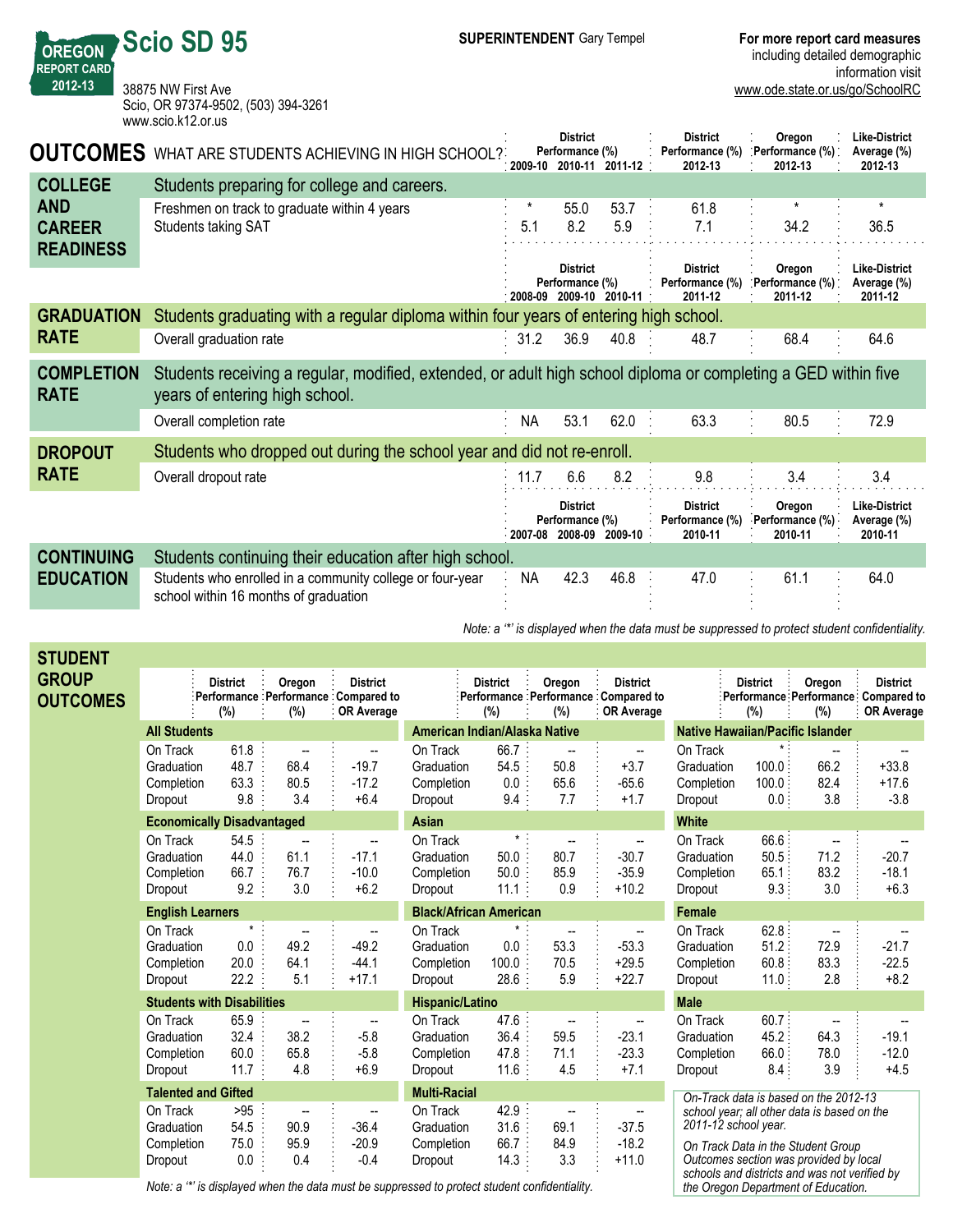**SUPERINTENDENT** Gary Tempel **For more report card measures** including detailed demographic information visit www.ode.state.or.us/go/SchoolRC

38875 NW First Ave Scio, OR 97374-9502, (503) 394-3261 www.scio.k12.or.us

**Scio SD 95**

**OREGON REPORT CARD 201213**

# **CURRICULUM & LEARNING ENVIRONMENT**

| <b>SCHOOL</b>     | <b>Elementary Schools</b>                                                                                        | <b>Middle Schools</b>                                                                                                                                                                  | <b>High Schools</b>                                                                                                                                                                                                                                                                                                                    |
|-------------------|------------------------------------------------------------------------------------------------------------------|----------------------------------------------------------------------------------------------------------------------------------------------------------------------------------------|----------------------------------------------------------------------------------------------------------------------------------------------------------------------------------------------------------------------------------------------------------------------------------------------------------------------------------------|
| <b>READINESS</b>  | Preschool Parent Academy<br>Spring Kindergarten Round-up<br>Summer Reading Fest                                  | Daily Breakfast Program<br>Resource counseling for academic,<br>emotional and behavior issues<br>Meets National PE requirements<br>6th Grade Transition week<br>6th Grade Parent Night | Freshman Orientation<br>Mentor Mentee Program                                                                                                                                                                                                                                                                                          |
| <b>ACADEMIC</b>   | <b>Elementary Schools</b>                                                                                        | <b>Middle Schools</b>                                                                                                                                                                  | <b>High Schools</b>                                                                                                                                                                                                                                                                                                                    |
| <b>SUPPORT</b>    | After School Program<br>Reading Intervention Specialist<br>Math Intervention Specialist                          | <b>Study Skills</b><br><b>Silent Sustained Reading</b><br>Basic Skills/Life Skills for students with<br>disabilities<br>10th Period after school support program                       | <b>Basic Skills</b><br>Read 180<br>Math Support                                                                                                                                                                                                                                                                                        |
| <b>ACADEMIC</b>   | <b>Elementary Schools</b>                                                                                        | <b>Middle Schools</b>                                                                                                                                                                  | <b>High Schools</b>                                                                                                                                                                                                                                                                                                                    |
| <b>ENRICHMENT</b> | 2nd Grade Zoo Trip<br>3rd Grade Aquarium Trip<br>4th Grade Capitol Visit<br>5th Grade Junior Achievement Biztown | <b>WORLD LANGUAGE COURSES</b><br><b>Exploring Math</b><br>Journalism<br>SPECIAL PROGRAMS<br>10th Period after school support program<br><b>Silent Sustained Reading</b>                | <b>WORLD LANGUAGE COURSES</b><br>Spanish 1-4<br><b>HONORS &amp; DUAL-ENROLLMENT</b><br><b>COURSES</b><br>English 10, Junior College Prep, College<br>English, Physics<br>College Algebra, Calculus, Cadet<br>Teacher, Welding, Agriculture<br><b>SPECIAL PROGRAMS</b><br>After school program<br>Early college entrance program (PACE) |